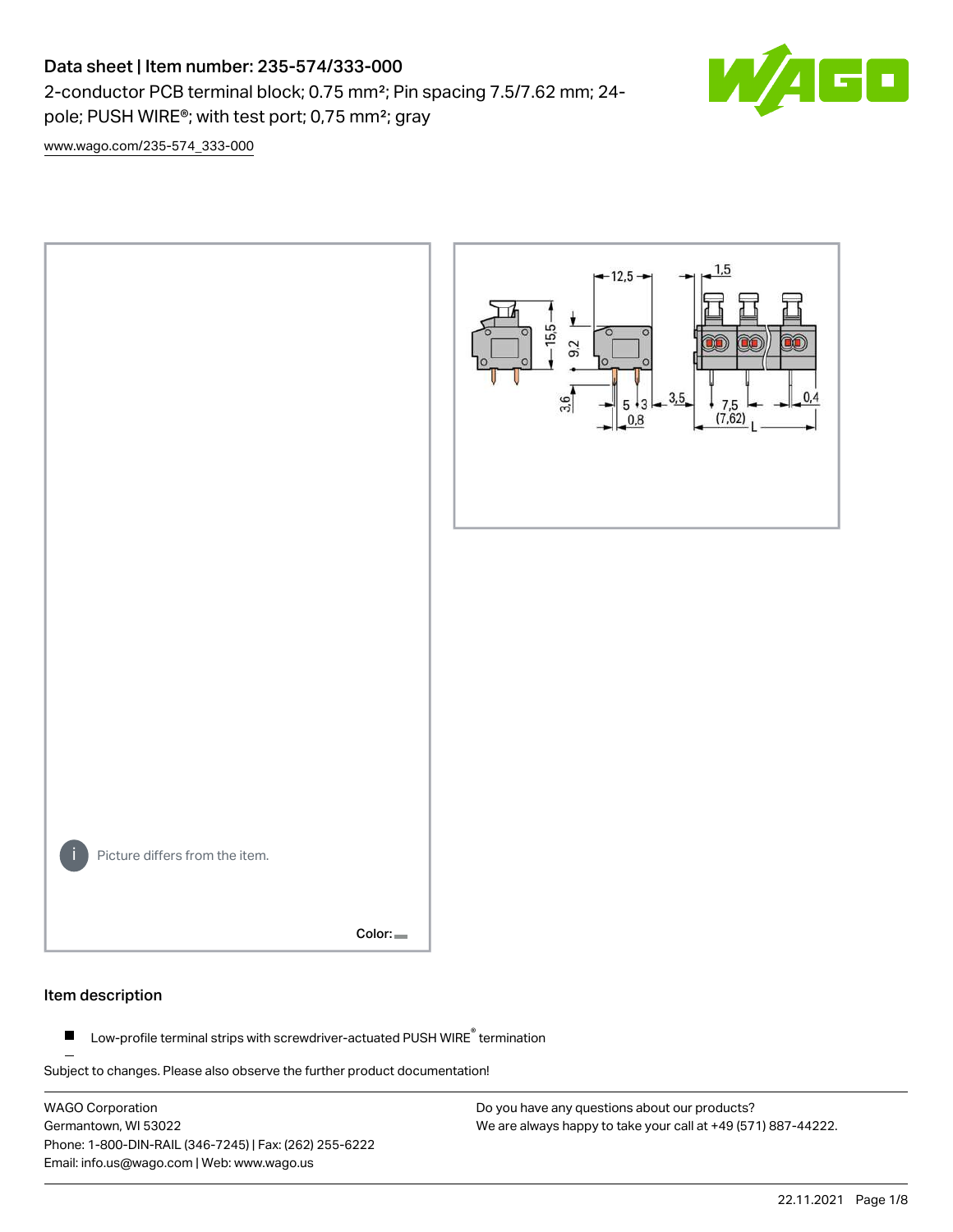

- Double-conductor connection for supply and distribution of signals ideal for standard, single-conductor signal lines suitable for push-in termination
- $\blacksquare$ Double solder pins for high mechanical stability
- $\blacksquare$ Combines with all 235 Series modular terminal blocks
- $\blacksquare$ Set to metric or inch pin spacing by compressing terminal strips together or pulling them apart
- $\blacksquare$ Conductor removal via screwdriver (2.5mm x 0.4mm)
- $\blacksquare$ Also available with test slot

#### Data Notes

| w<br>۰, | ×<br>v<br>×<br>۰.<br>۹<br>٠ |  |
|---------|-----------------------------|--|
|         |                             |  |

| Variants: | Other pole numbers                                               |
|-----------|------------------------------------------------------------------|
|           | Other colors                                                     |
|           | Mixed-color PCB connector strips                                 |
|           | Direct marking                                                   |
|           | Other versions (or variants) can be requested from WAGO Sales or |
|           | configured at https://configurator.wago.com/                     |

# Electrical data

## IEC Approvals

| Ratings per                 | IEC/EN 60664-1                                                        |
|-----------------------------|-----------------------------------------------------------------------|
| Rated voltage (III / 3)     | 400 V                                                                 |
| Rated surge voltage (III/3) | 6 <sub>k</sub> V                                                      |
| Rated voltage (III/2)       | 630 V                                                                 |
| Rated surge voltage (III/2) | 6 <sub>k</sub> V                                                      |
| Nominal voltage (II/2)      | 1000 V                                                                |
| Rated surge voltage (II/2)  | 6 kV                                                                  |
| Rated current               | 10A                                                                   |
| Legend (ratings)            | $(III / 2)$ $\triangle$ Overvoltage category III / Pollution degree 2 |

# UL Approvals

| Approvals per                  | UL 1059 |
|--------------------------------|---------|
| Rated voltage UL (Use Group B) | 300 V   |
| Rated current UL (Use Group B) | 10 A    |
| Rated voltage UL (Use Group D) | 300 V   |
| Rated current UL (Use Group D) | 10 A    |

Subject to changes. Please also observe the further product documentation!

| <b>WAGO Corporation</b>                                | Do you have any questions about our products?                 |
|--------------------------------------------------------|---------------------------------------------------------------|
| Germantown, WI 53022                                   | We are always happy to take your call at +49 (571) 887-44222. |
| Phone: 1-800-DIN-RAIL (346-7245)   Fax: (262) 255-6222 |                                                               |
| Email: info.us@wago.com   Web: www.wago.us             |                                                               |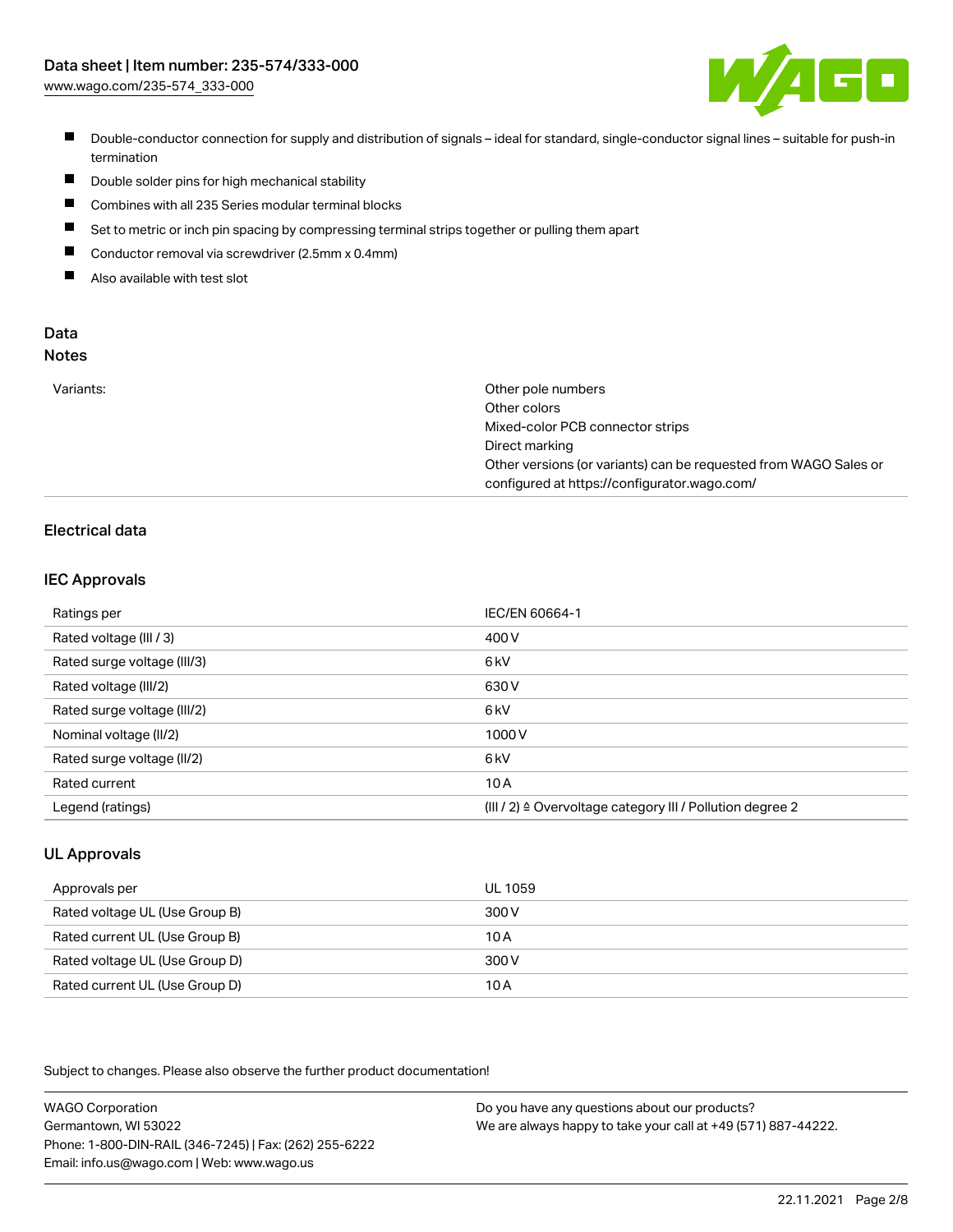

# CSA Approvals

| Approvals per                   | <b>CSA</b> |
|---------------------------------|------------|
| Rated voltage CSA (Use Group B) | 300 V      |
| Rated current CSA (Use Group B) | 10 A       |

## Connection data

| Total number of connection points | 48 |
|-----------------------------------|----|
| Total number of potentials        | 24 |
| Number of connection types        |    |
| Number of levels                  |    |

# Connection 1

| Connection technology                             | PUSH WIRE                               |
|---------------------------------------------------|-----------------------------------------|
| Actuation type                                    | Operating tool                          |
| Solid conductor                                   | $0.250.75$ mm <sup>2</sup> / 24  18 AWG |
| Fine-stranded conductor; with uninsulated ferrule | $0.250.34$ mm <sup>2</sup>              |
| Strip length                                      | $910$ mm $/0.350.39$ inch               |
| Conductor connection direction to PCB             | 0°                                      |
| Number of poles                                   | 24                                      |

#### Physical data

| Pin spacing                          | 7.5/7.62 mm / 0.295/0.3 inch |
|--------------------------------------|------------------------------|
| Width                                | 181.5 mm / 7.146 inch        |
| Height                               | 12.8 mm / 0.504 inch         |
| Height from the surface              | 9.2 mm / 0.362 inch          |
| Depth                                | 12.5 mm / 0.492 inch         |
| Solder pin length                    | 3.6 <sub>mm</sub>            |
| Solder pin dimensions                | $0.8 \times 0.4$ mm          |
| Drilled hole diameter with tolerance | $(1+0.1)$ mm                 |

# PCB contact

| PCB Contact                         | TH .                                     |
|-------------------------------------|------------------------------------------|
| Solder pin arrangement              | over the entire terminal strip (in-line) |
| Number of solder pins per potential |                                          |

Subject to changes. Please also observe the further product documentation!

| <b>WAGO Corporation</b>                                | Do you have any questions about our products?                 |
|--------------------------------------------------------|---------------------------------------------------------------|
| Germantown, WI 53022                                   | We are always happy to take your call at +49 (571) 887-44222. |
| Phone: 1-800-DIN-RAIL (346-7245)   Fax: (262) 255-6222 |                                                               |
| Email: info.us@wago.com   Web: www.wago.us             |                                                               |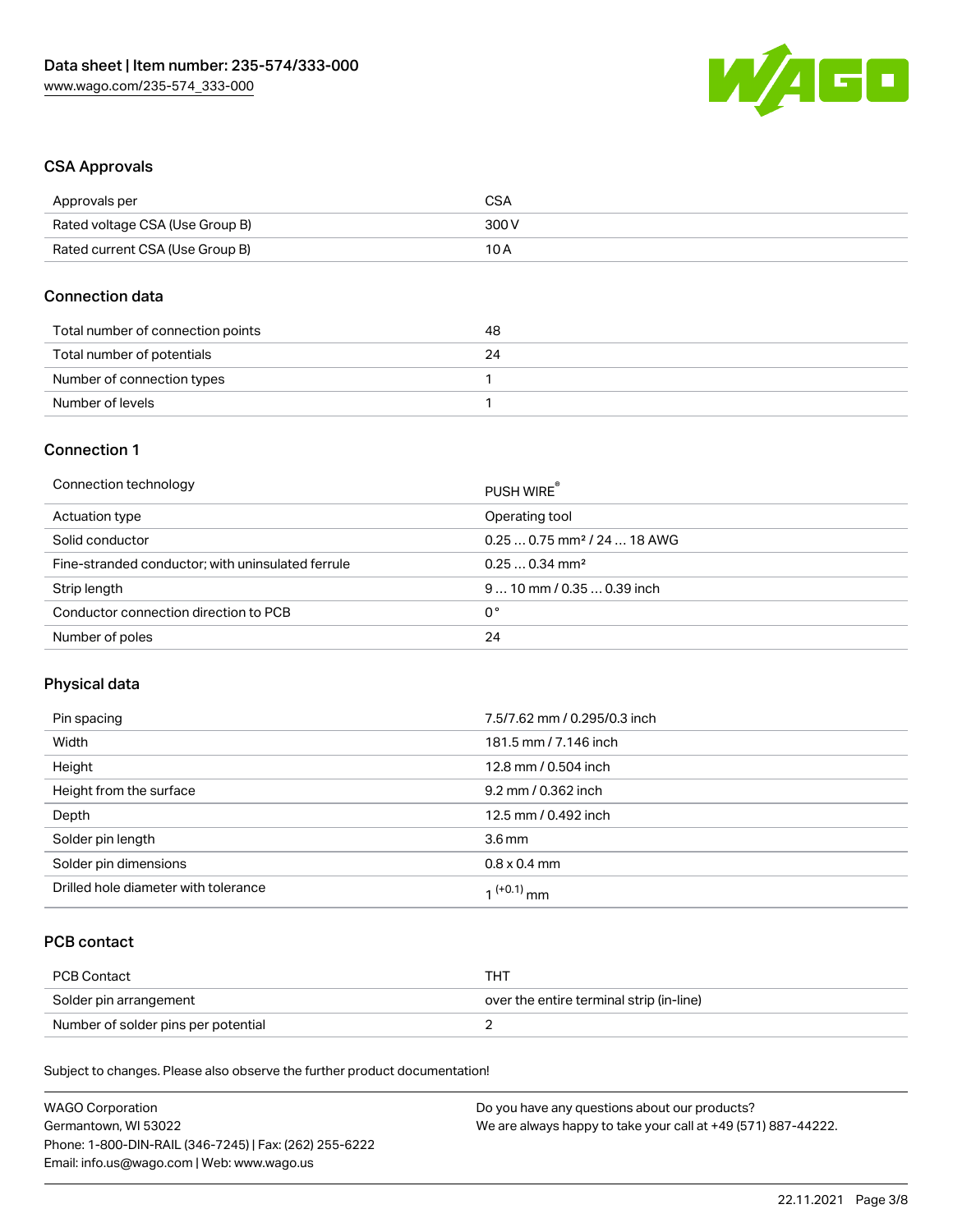

# Material data

| Color                       | gray                                    |
|-----------------------------|-----------------------------------------|
| Material group              |                                         |
| Insulation material         | Polyamide (PA66)                        |
| Flammability class per UL94 | V <sub>0</sub>                          |
| Clamping spring material    | Chrome nickel spring steel (CrNi)       |
| Contact material            | Electrolytic copper ( $E_{\text{Cu}}$ ) |
| Contact plating             | tin-plated                              |
| Weight                      | 1.1 <sub>g</sub>                        |

#### Environmental requirements

| Limit temperature range | $-60+105 °C$ |
|-------------------------|--------------|

# Commercial data

| Product Group         | 4 (Printed Circuit) |
|-----------------------|---------------------|
| PU (SPU)              | 1 Stück             |
| Packaging type        | box                 |
| Country of origin     | DE                  |
| <b>GTIN</b>           | 4017332260411       |
| Customs tariff number | 85369010000         |

# Approvals / Certificates

#### UL-Approvals

| Logo                   | Approval                            | <b>Additional Approval Text</b> | Certificate<br>name |
|------------------------|-------------------------------------|---------------------------------|---------------------|
| s<br>◡<br>$\mathbf{r}$ | UL<br>UL International Germany GmbH | $\overline{\phantom{0}}$        | E45172              |

#### Optional accessories

Phone: 1-800-DIN-RAIL (346-7245) | Fax: (262) 255-6222

Email: info.us@wago.com | Web: www.wago.us

| <b>Ferrules</b>                                                                       |                                                                                                   |  |                                               |  |
|---------------------------------------------------------------------------------------|---------------------------------------------------------------------------------------------------|--|-----------------------------------------------|--|
| Ferrule                                                                               |                                                                                                   |  |                                               |  |
|                                                                                       | Item no.: 216-101                                                                                 |  |                                               |  |
|                                                                                       | Ferrule; Sleeve for 0.5 mm <sup>2</sup> / AWG 22; uninsulated; electro-tin plated; silver-colored |  | www.wago.com/216-101                          |  |
|                                                                                       | Item no.: 216-104                                                                                 |  |                                               |  |
|                                                                                       | Subject to changes. Please also observe the further product documentation!                        |  |                                               |  |
| <b>WAGO Corporation</b>                                                               |                                                                                                   |  | Do you have any questions about our products? |  |
| We are always happy to take your call at +49 (571) 887-44222.<br>Germantown, WI 53022 |                                                                                                   |  |                                               |  |

22.11.2021 Page 4/8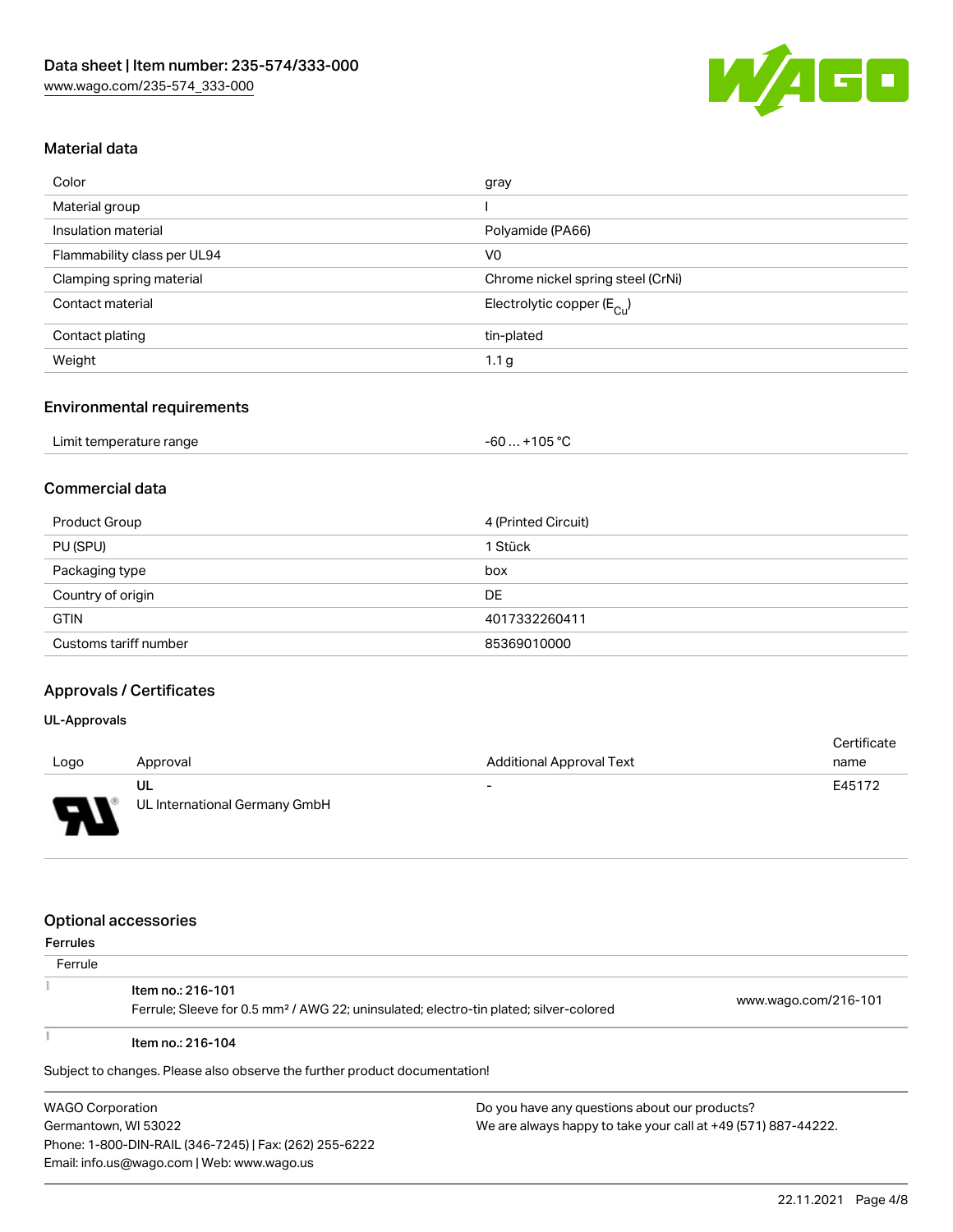I

Î

î

n

 $\mathbf{i}$ 



Ferrule; Sleeve for 1.5 mm² / AWG 16; uninsulated; electro-tin plated; silver-colored [www.wago.com/216-104](http://www.wago.com/216-104) Item no.: 216-106 Ferrule; Sleeve for 2.5 mm² / AWG 14; uninsulated; electro-tin plated; silver-colored [www.wago.com/216-106](http://www.wago.com/216-106) Item no.: 216-107 Ferrule; Sleeve for 4 mm² / AWG 12; uninsulated; electro-tin plated [www.wago.com/216-107](http://www.wago.com/216-107) Item no.: 216-108 Ferrule; Sleeve for 6 mm² / AWG 10; uninsulated; electro-tin plated; silver-colored [www.wago.com/216-108](http://www.wago.com/216-108) Item no.: 216-109 Ferrule; Sleeve for 10 mm² / AWG 8; uninsulated; electro-tin plated [www.wago.com/216-109](http://www.wago.com/216-109) Item no.: 216-102 Ferrule; Sleeve for 0.75 mm² / AWG 20; uninsulated; electro-tin plated; silver-colored [www.wago.com/216-102](http://www.wago.com/216-102) Item no.: 216-103 Ferrule; Sleeve for 1 mm² / AWG 18; uninsulated; electro-tin plated [www.wago.com/216-103](http://www.wago.com/216-103) Item no.: 216-110 Ferrule; Sleeve for 16 mm² / AWG 6; uninsulated; electro-tin plated; metallic brown [www.wago.com/216-110](http://www.wago.com/216-110) Item no.: 216-123 Ferrule; Sleeve for 1 mm² / AWG 18; uninsulated; electro-tin plated; silver-colored [www.wago.com/216-123](http://www.wago.com/216-123) Item no.: 216-122 Ferrule; Sleeve for 0.75 mm² / AWG 20; uninsulated; electro-tin plated; silver-colored [www.wago.com/216-122](http://www.wago.com/216-122)

# Ĭ Item no.: 216-124 Ferrule; Sleeve for 1.5 mm<sup>2</sup> / AWG 16; uninsulated; electro-tin plated [www.wago.com/216-124](http://www.wago.com/216-124) Item no.: 216-142 Ferrule; Sleeve for 0.75 mm<sup>2</sup> / 18 AWG; uninsulated; electro-tin plated; electrolytic copper; gastight [www.wago.com/216-142](http://www.wago.com/216-142) crimped; acc. to DIN 46228, Part 1/08.92 Item no.: 216-132 Ferrule; Sleeve for 0.34 mm² / AWG 24; uninsulated; electro-tin plated [www.wago.com/216-132](http://www.wago.com/216-132) Item no.: 216-121 Ferrule; Sleeve for 0.5 mm² / AWG 22; uninsulated; electro-tin plated; silver-colored [www.wago.com/216-121](http://www.wago.com/216-121) Item no.: 216-143

Ferrule; Sleeve for 1 mm² / AWG 18; uninsulated; electro-tin plated; electrolytic copper; gastight crimped; acc. to DIN 46228, Part 1/08.92 [www.wago.com/216-143](http://www.wago.com/216-143) Item no.: 216-131 Ferrule; Sleeve for 0.25 mm² / AWG 24; uninsulated; electro-tin plated; silver-colored [www.wago.com/216-131](http://www.wago.com/216-131) Item no.: 216-141 Ferrule; Sleeve for 0.5 mm² / 20 AWG; uninsulated; electro-tin plated; electrolytic copper; gastight crimped; acc. to DIN 46228, Part 1/08.92 [www.wago.com/216-141](http://www.wago.com/216-141) Item no.: 216-152 Ferrule; Sleeve for 0.34 mm² / AWG 24; uninsulated; electro-tin plated [www.wago.com/216-152](http://www.wago.com/216-152)

Subject to changes. Please also observe the further product documentation!

WAGO Corporation Germantown, WI 53022 Phone: 1-800-DIN-RAIL (346-7245) | Fax: (262) 255-6222 Email: info.us@wago.com | Web: www.wago.us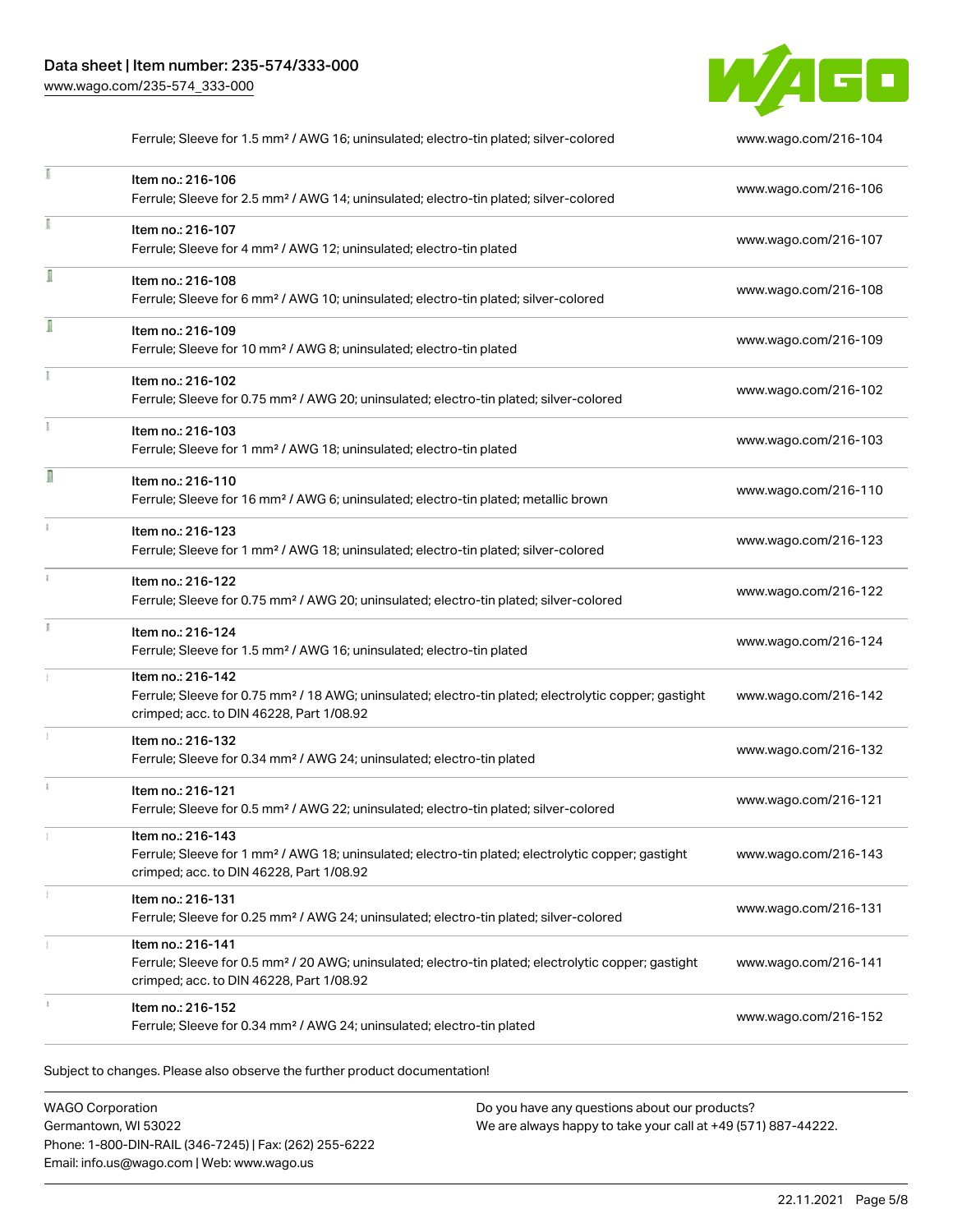# Data sheet | Item number: 235-574/333-000

[www.wago.com/235-574\\_333-000](http://www.wago.com/235-574_333-000)



|   | Item no.: 216-203<br>Ferrule; Sleeve for 1 mm <sup>2</sup> / AWG 18; insulated; electro-tin plated; red                                                                                                    | www.wago.com/216-203 |
|---|------------------------------------------------------------------------------------------------------------------------------------------------------------------------------------------------------------|----------------------|
| I | Item no.: 216-206<br>Ferrule; Sleeve for 2.5 mm <sup>2</sup> / AWG 14; insulated; electro-tin plated; blue                                                                                                 | www.wago.com/216-206 |
|   | Item no.: 216-207<br>Ferrule; Sleeve for 4 mm <sup>2</sup> / AWG 12; insulated; electro-tin plated; gray                                                                                                   | www.wago.com/216-207 |
|   | Item no.: 216-202<br>Ferrule; Sleeve for 0.75 mm <sup>2</sup> / 18 AWG; insulated; electro-tin plated; gray                                                                                                | www.wago.com/216-202 |
|   | Item no.: 216-151<br>Ferrule; Sleeve for 0.25 mm <sup>2</sup> / AWG 24; uninsulated; electro-tin plated                                                                                                    | www.wago.com/216-151 |
| 1 | Item no.: 216-204<br>Ferrule; Sleeve for 1.5 mm <sup>2</sup> / AWG 16; insulated; electro-tin plated; black                                                                                                | www.wago.com/216-204 |
|   | Item no.: 216-209<br>Ferrule; Sleeve for 10 mm <sup>2</sup> / AWG 8; insulated; electro-tin plated; red                                                                                                    | www.wago.com/216-209 |
|   | Item no.: 216-205<br>Ferrule; Sleeve for 2.08 mm <sup>2</sup> / AWG 14; insulated; electro-tin plated; yellow                                                                                              | www.wago.com/216-205 |
|   | Item no.: 216-144<br>Ferrule; Sleeve for 1.5 mm <sup>2</sup> / AWG 16; uninsulated; electro-tin plated; electrolytic copper; gastight<br>crimped; acc. to DIN 46228, Part 1/08.92; silver-colored          | www.wago.com/216-144 |
|   | Item no.: 216-208<br>Ferrule; Sleeve for 6 mm <sup>2</sup> / AWG 10; insulated; electro-tin plated; electrolytic copper; gastight crimped; www.wago.com/216-208<br>acc. to DIN 46228, Part 4/09.90; yellow |                      |
|   | Item no.: 216-201<br>Ferrule; Sleeve for 0.5 mm <sup>2</sup> / 20 AWG; insulated; electro-tin plated; white                                                                                                | www.wago.com/216-201 |
|   | Item no.: 216-223<br>Ferrule; Sleeve for 1 mm <sup>2</sup> / AWG 18; insulated; electro-tin plated; red                                                                                                    | www.wago.com/216-223 |
|   | Item no.: 216-210<br>Ferrule; Sleeve for 16 mm <sup>2</sup> / AWG 6; insulated; electro-tin plated; electrolytic copper; gastight crimped; www.wago.com/216-210<br>acc. to DIN 46228, Part 4/09.90; blue   |                      |
|   | Item no.: 216-241<br>Ferrule; Sleeve for 0.5 mm <sup>2</sup> / 20 AWG; insulated; electro-tin plated; electrolytic copper; gastight<br>crimped; acc. to DIN 46228, Part 4/09.90; white                     | www.wago.com/216-241 |
|   | Item no.: 216-242<br>Ferrule; Sleeve for 0.75 mm <sup>2</sup> / 18 AWG; insulated; electro-tin plated; electrolytic copper; gastight<br>crimped; acc. to DIN 46228, Part 4/09.90; gray                     | www.wago.com/216-242 |
|   | Item no.: 216-222<br>Ferrule; Sleeve for 0.75 mm <sup>2</sup> / 18 AWG; insulated; electro-tin plated; gray                                                                                                | www.wago.com/216-222 |
|   | Item no.: 216-221<br>Ferrule; Sleeve for 0.5 mm <sup>2</sup> / 20 AWG; insulated; electro-tin plated; white                                                                                                | www.wago.com/216-221 |
| 1 | Item no.: 216-224                                                                                                                                                                                          | www.wago.com/216-224 |

WAGO Corporation Germantown, WI 53022 Phone: 1-800-DIN-RAIL (346-7245) | Fax: (262) 255-6222 Email: info.us@wago.com | Web: www.wago.us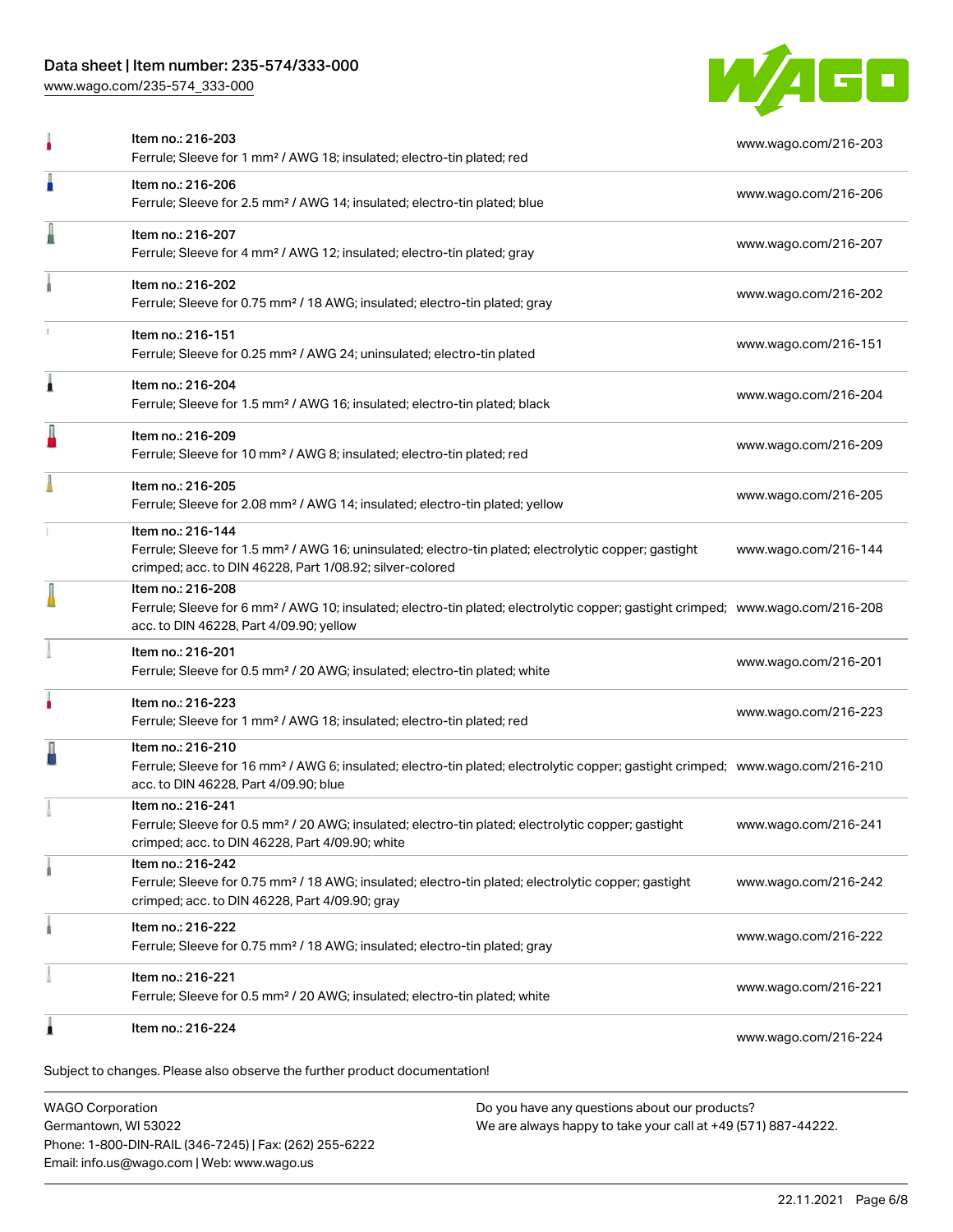[www.wago.com/235-574\\_333-000](http://www.wago.com/235-574_333-000)



Ferrule; Sleeve for 1.5 mm² / AWG 16; insulated; electro-tin plated; black

|   | Item no.: 216-243<br>Ferrule; Sleeve for 1 mm <sup>2</sup> / AWG 18; insulated; electro-tin plated; electrolytic copper; gastight crimped; www.wago.com/216-243<br>acc. to DIN 46228, Part 4/09.90; red    |                      |
|---|------------------------------------------------------------------------------------------------------------------------------------------------------------------------------------------------------------|----------------------|
| Â | Item no.: 216-244<br>Ferrule; Sleeve for 1.5 mm <sup>2</sup> / AWG 16; insulated; electro-tin plated; electrolytic copper; gastight<br>crimped; acc. to DIN 46228, Part 4/09.90; black                     | www.wago.com/216-244 |
|   | Item no.: 216-263<br>Ferrule; Sleeve for 1 mm <sup>2</sup> / AWG 18; insulated; electro-tin plated; electrolytic copper; gastight crimped; www.wago.com/216-263<br>acc. to DIN 46228, Part 4/09.90; red    |                      |
|   | Item no.: 216-246<br>Ferrule; Sleeve for 2.5 mm <sup>2</sup> / AWG 14; insulated; electro-tin plated; electrolytic copper; gastight<br>crimped; acc. to DIN 46228, Part 4/09.90; blue                      | www.wago.com/216-246 |
|   | Item no.: 216-266<br>Ferrule; Sleeve for 2.5 mm <sup>2</sup> / AWG 14; insulated; electro-tin plated; electrolytic copper; gastight<br>crimped; acc. to DIN 46228, Part 4/09.90; blue                      | www.wago.com/216-266 |
| 1 | Item no.: 216-264<br>Ferrule; Sleeve for 1.5 mm <sup>2</sup> / AWG 16; insulated; electro-tin plated; electrolytic copper; gastight<br>crimped; acc. to DIN 46228, Part 4/09.90; black                     | www.wago.com/216-264 |
| ۸ | Item no.: 216-284<br>Ferrule; Sleeve for 1.5 mm <sup>2</sup> / AWG 16; insulated; electro-tin plated; electrolytic copper; gastight<br>crimped; acc. to DIN 46228, Part 4/09.90; black                     | www.wago.com/216-284 |
| A | Item no.: 216-286<br>Ferrule; Sleeve for 2.5 mm <sup>2</sup> / AWG 14; insulated; electro-tin plated; electrolytic copper; gastight<br>crimped; acc. to DIN 46228, Part 4/09.90; blue                      | www.wago.com/216-286 |
|   | Item no.: 216-287<br>Ferrule; Sleeve for 4 mm <sup>2</sup> / AWG 12; insulated; electro-tin plated; electrolytic copper; gastight crimped; www.wago.com/216-287<br>acc. to DIN 46228, Part 4/09.90; gray   |                      |
|   | Item no.: 216-262<br>Ferrule; Sleeve for 0.75 mm <sup>2</sup> / 18 AWG; insulated; electro-tin plated; electrolytic copper; gastight<br>crimped; acc. to DIN 46228, Part 4/09.90; gray                     | www.wago.com/216-262 |
|   | Item no.: 216-288<br>Ferrule; Sleeve for 6 mm <sup>2</sup> / AWG 10; insulated; electro-tin plated; electrolytic copper; gastight crimped; www.wago.com/216-288<br>acc. to DIN 46228, Part 4/09.90; yellow |                      |
|   | Item no.: 216-289<br>Ferrule; Sleeve for 10 mm <sup>2</sup> / AWG 8; insulated; electro-tin plated; electrolytic copper; gastight crimped; www.wago.com/216-289<br>acc. to DIN 46228, Part 4/09.90; red    |                      |
|   | Item no.: 216-301<br>Ferrule; Sleeve for 0.25 mm <sup>2</sup> / AWG 24; insulated; electro-tin plated; yellow                                                                                              | www.wago.com/216-301 |
|   | Item no.: 216-321<br>Ferrule; Sleeve for 0.25 mm <sup>2</sup> / AWG 24; insulated; electro-tin plated; yellow                                                                                              | www.wago.com/216-321 |
| ì | Item no.: 216-322<br>Ferrule; Sleeve for 0.34 mm <sup>2</sup> / 22 AWG; insulated; electro-tin plated; green                                                                                               | www.wago.com/216-322 |
|   | Item no.: 216-267<br>Ferrule; Sleeve for 4 mm <sup>2</sup> / AWG 12; insulated; electro-tin plated; electrolytic copper; gastight crimped;                                                                 | www.wago.com/216-267 |
|   | Subject to changes. Please also observe the further product documentation!                                                                                                                                 |                      |

WAGO Corporation Germantown, WI 53022 Phone: 1-800-DIN-RAIL (346-7245) | Fax: (262) 255-6222 Email: info.us@wago.com | Web: www.wago.us